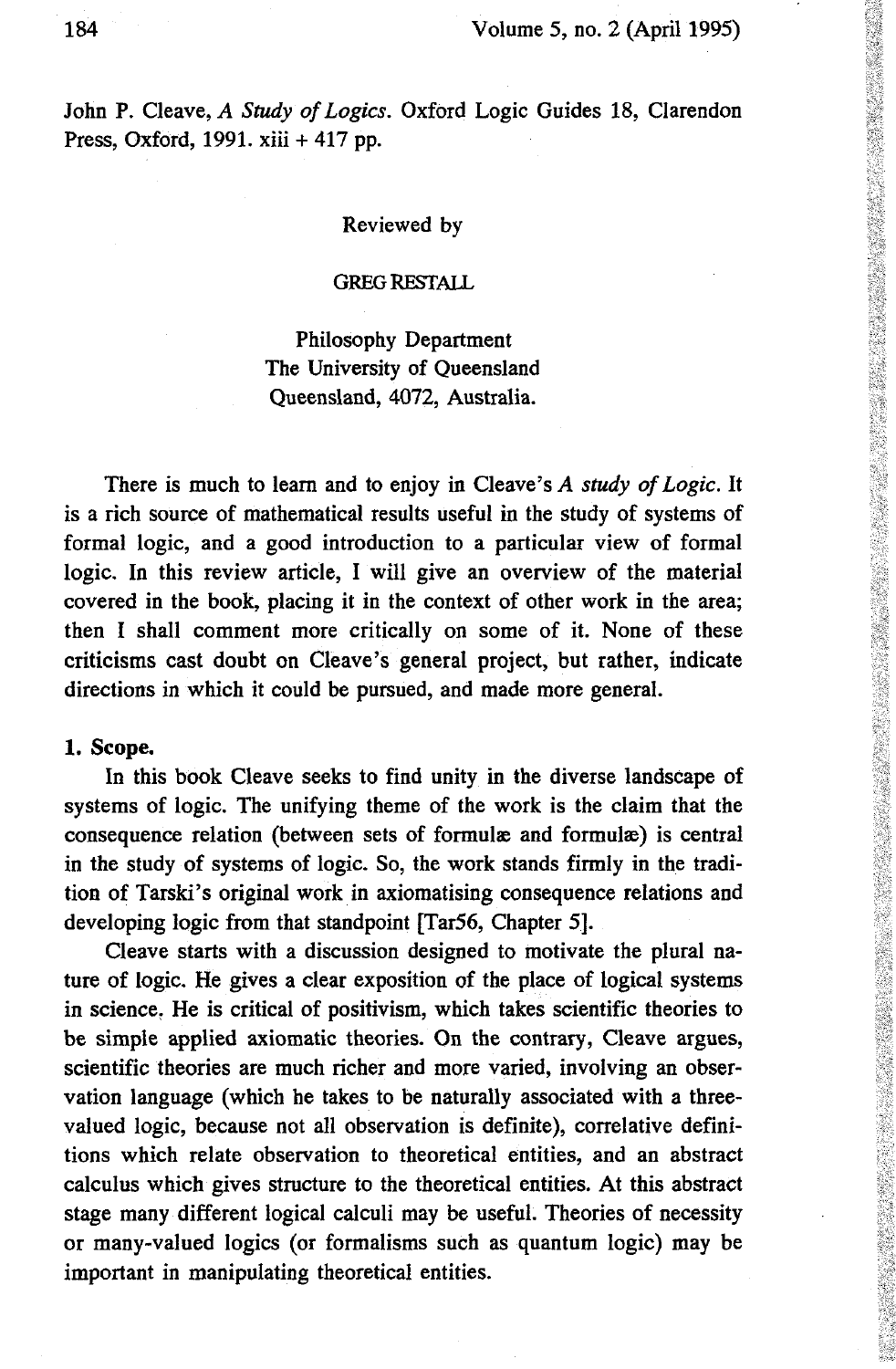The author then proceeds to cover classical logic in Chapter 2. Standard results are proved, covering truth tables, a Hilbert style proof theory together with soundness and completeness results, normal forms, an excursion into some topics from logic programming, compactness, a Gentzen formulation — each for both propositional and predicate logic — Herbrand's theorem and Skolem functions. It is a brisk introductory chapter containing standard classical results.

In Chapter 3 Cleave takes up some of these considerations and gen eralises them to motivate abstract consequence relations. For these he begins by defining *prelogics* which are simply collections of formula to gether with a function  $C$  defined from sets of formulae to sets of formulae. From a set of formulæ X one gets  $C(X)$ , the set of consequences of X. As already noted, this approach is rooted in Tarski's pioneering work. However, instead of moving straight to conditions needed to make prel ogics *logics,* Cleave spends time studying homomorphisms between pre logics, and other useful notions that apply to prelogics (and hence logics). These concepts are used when defining mappings from languages (which are prelogics) into algebras (which are logics).

We then see the conditions for a prelogic to be a logic:  $C$  must satisfy  $X \subseteq C(X)$ ,  $C(C(X)) \subseteq C(X)$ , and if  $X \subseteq Y$  then  $C(X) \subseteq C(Y)$ . Cleave departs from Tarski by allowing logics to fail to be compact, and by not demanding that each logic have a contradictory formula  $f$ , where  $C(f)$  is the set of all formulae. Next, we survey compactness, finite logics, the relationships with Gentzen systems and ways to compare abstract logics with each other. This approach is quite general and the algebraic results shed light on abstract systems.

However, logics are not very useful if the formulae have no structure of their own. In Chapter 4 the discussion moves to logical operations. Different conditions are given for the relationships between the connectives (implication, negation, conjunction and disjunction) and consequence. For example, a conditional ' $\supset$ ' is *normal* when  $B \in C(X \cup \{A\})$ if and only if  $A \supset B \in C(X)$ .

Chapter 5 is a general discussion of order and lattices. Instead of quickly moving the discussion to partially ordered sets, Cleave lingers on quasi-ordered sets. This is helpful because formulae in a logic are quasi-ordered by entailment, but usually this ordering is not a partial order *(А л В* entails *В A A* and *vice versa,* but these are not identical formulae). After this, the discussion moves to partially ordered sets and lattices, completeness, distribution, complementation (of various kinds) and finally, Boolean algebras. These algebras serve as the truth values for logics.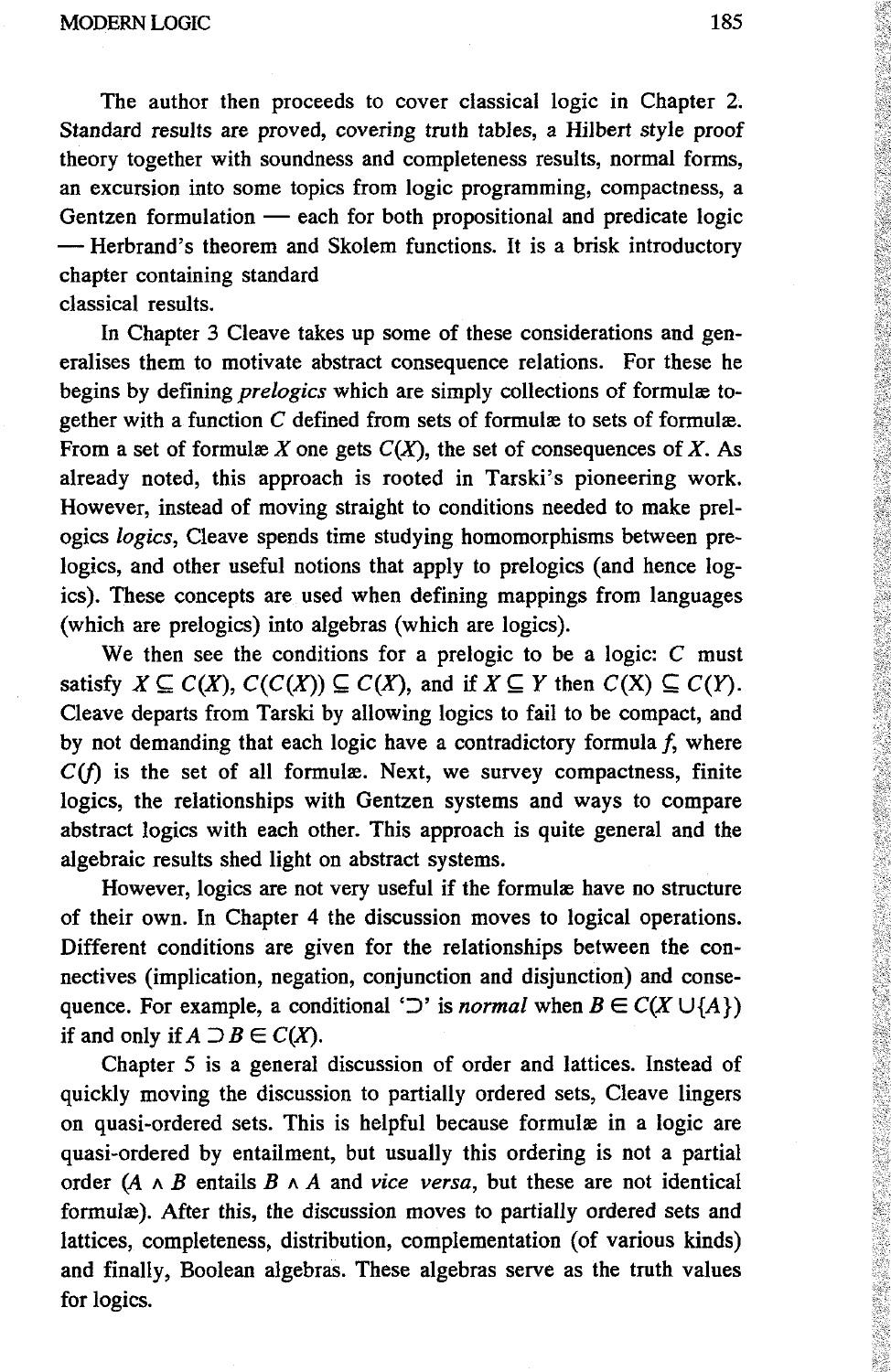In Chapter 6 the hard work pays off. We can construct consequence relations (from Chapter 3) naturally from lattices (Chapter 5) by defining consequence in terms of the lattice ordering. Then, given a language, a consequence relation on it can be defined by a homomorphism from the language into the lattice, and lifting the lattice consequence relation into the language. (Commonly construed as an evaluation of the formulae.) This section is particularly neat, and we see different threads coming together into a coherent whole. Then the discussion moves to particular applications, such as quantum logic and temporal logics. Although the discussion here is worthwhile for its presentation, none of the results are particularly novel.

Chapter 7 brings with it a discussion of lattices relevant to the three-valued logic Cleave finds important for the observational stage in science. Quasi-Boolean algebras (QBAs) are distributive lattices with an involuted negation '. A QBA is *normal* if  $x \cap x' \leq y \cap y'$ . So, each of Lukasiewicz's logics are normal QBAs. This chapter contains a clear discussion of ways to generate QBAs from topological spaces, their relation to Boolean algebras, and two structure theorems. One shows that every non-trivial QBA is a subdirect power of the four element QBA  $Q_4$ . (This algebra has four elements,  $\{0, n, m, 1\}$  ordered with  $0 < n, m < 1$ ,  $n \leq m$ , and  $m \leq n$ . Negation maps 0 to 1 and back, and *n* and *m* are fixed points.) The other shows that every non-trivial normal QBA is a subdirect power of the three element normal QBA  $N_3$  (the  $\{0, n, 1\}$ fragment of  $Q_4$ ). This result is important, because it shows that  $N_3$  and  $0<sub>4</sub>$  are paradigmatic normal QBAs and QBAs respectively. All other normal QBAs and QBAs are made up of copies of  $N_3$  and  $Q_3$  respectively. The chapter ends with a discussion of Körner's work on inexact classes and empirical continuity showing how the three-valued logic *N2* naturally arises from the observational stages of scientific practice.

Chapter 8 focuses on  $N_3$  and  $Q_4$ . Cleave proves normal form theorems, Gentzenisations, and other interesting results. This chapter contains a rich mine of results about these logics.

Chapter 9, on relevance, is more controversial because Cleave rejects most of the work done on relevance in the tradition of Anderson and Belnap, choosing instead to analyse relevance syntactically by taking irrelevant subformulæ of a formula to be those formulæ which result in no change to the truth value of a proposition when replaced by their negation (or omitted altogether). This produces a number of different kinds of relevant implication and entailment. Then in the final section, Cleave gives a semantic account of relevant implication, using considerations of propositions having different subject matters. Cleave proves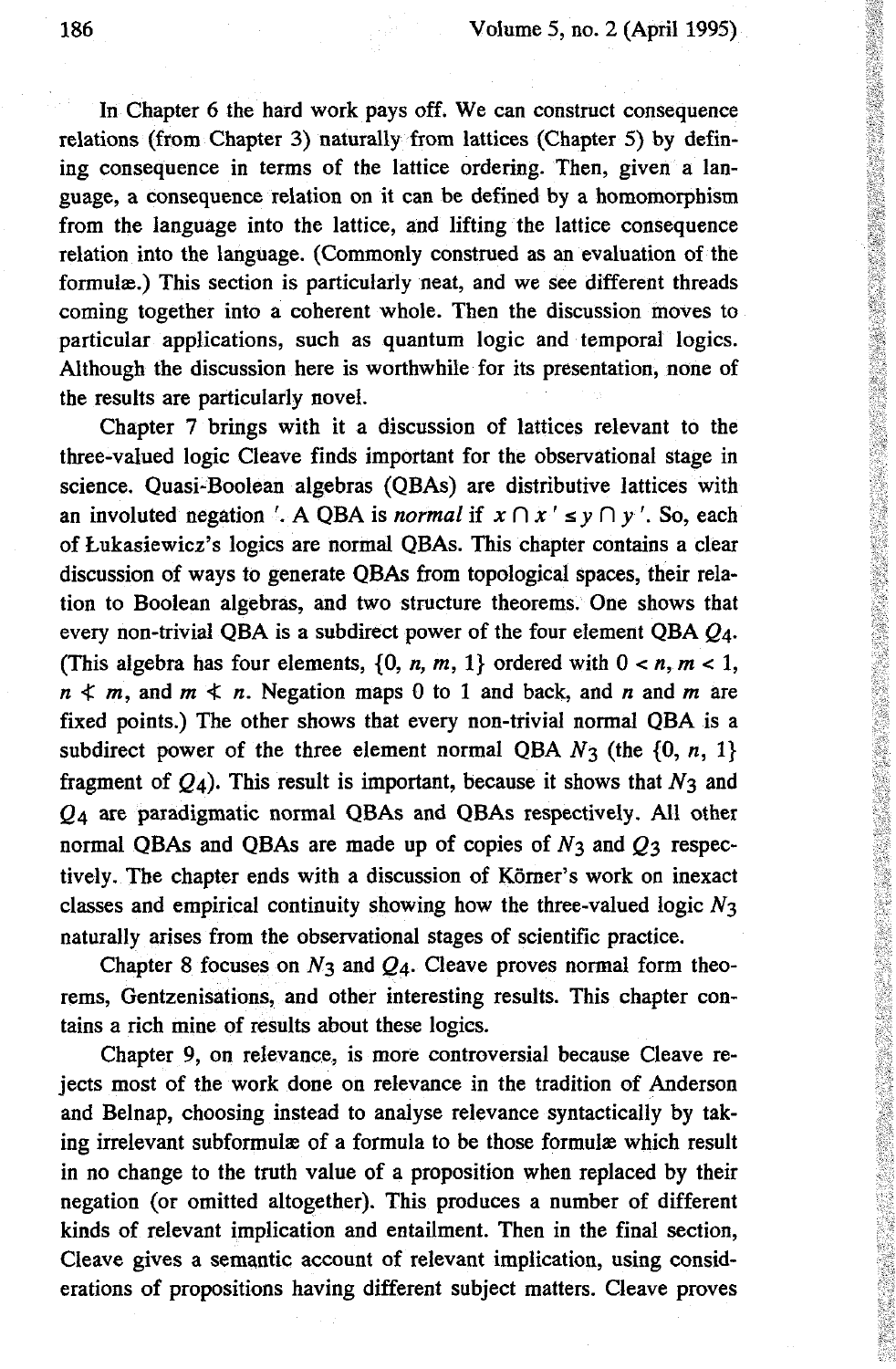that the logic arising from these semantic considerations is simply the logic of  $Q_4$ .

In the penultimate chapter, Cleave discusses intuitionistic logic under the guise of *effective logic.* Effective logic encodes reasoning about consequence in our logics. Cleave motivates Gentzen rules for intuitionistic logic in the context of provability. He then goes on to discuss other interpretations of intuitionistic logics. In the final chapter, Cleave motivates modal logics, not by way of looking at possible worlds or Lewis' systems, but by mapping provability in a logic into the syntax of the logic itself. Modality is a matter of logic, not primarily of possible worlds. This chapter ends with a sketch of a deontic logic defined in these terms.

# **2. Evaluation.**

Cleave's work is an excellent chart of a great deal of the logical landscape. The unifying vision is important, and it helps tie together a number of important themes in recent work in logic. However, the work is not *quite* as comprehensive as it could be. Cleave misses out on a number of important lines of current research. Most of my evaluation will consist of showing how this blind spot biases his approach, and offering suggestions to how further work in the area could proceed to fill out Cleave's approach in order to give a truer map of the logical landscape.

**Is There But One Truth?** Cleave gives us a natural way of extracting a consequence relation from a lattice of truth values. Consequence is naturtally modelled by the ordering in the lattice. It is also natural (or at least current dogma) to assume that the tautologies in a system are the consequences of the empty set. Cleave agrees with this. In the context of a lattice this means that the only tautologous truth value is the maximal one, or to use common parlance, only one truth value is designated. This result is an immediate consequence of the definition of tautologies as the consequnces of the empty set, and the identification of consequence with lattice ordering. However, as Cleave himself remarks on page 194, it is perfectly permissible to have more than one designated value in a lattice.

Even though this restriction to one designated value does eliminate many systems of logic from his discussion (such as linear logic, relevant logics and paraconsistent logics) this is not very significant because Cleave does not place much emphasis on designated values among truth values or tautologies among formulæ. The consequence relation is more important. Each of these logics has a perfectly acceptable consequence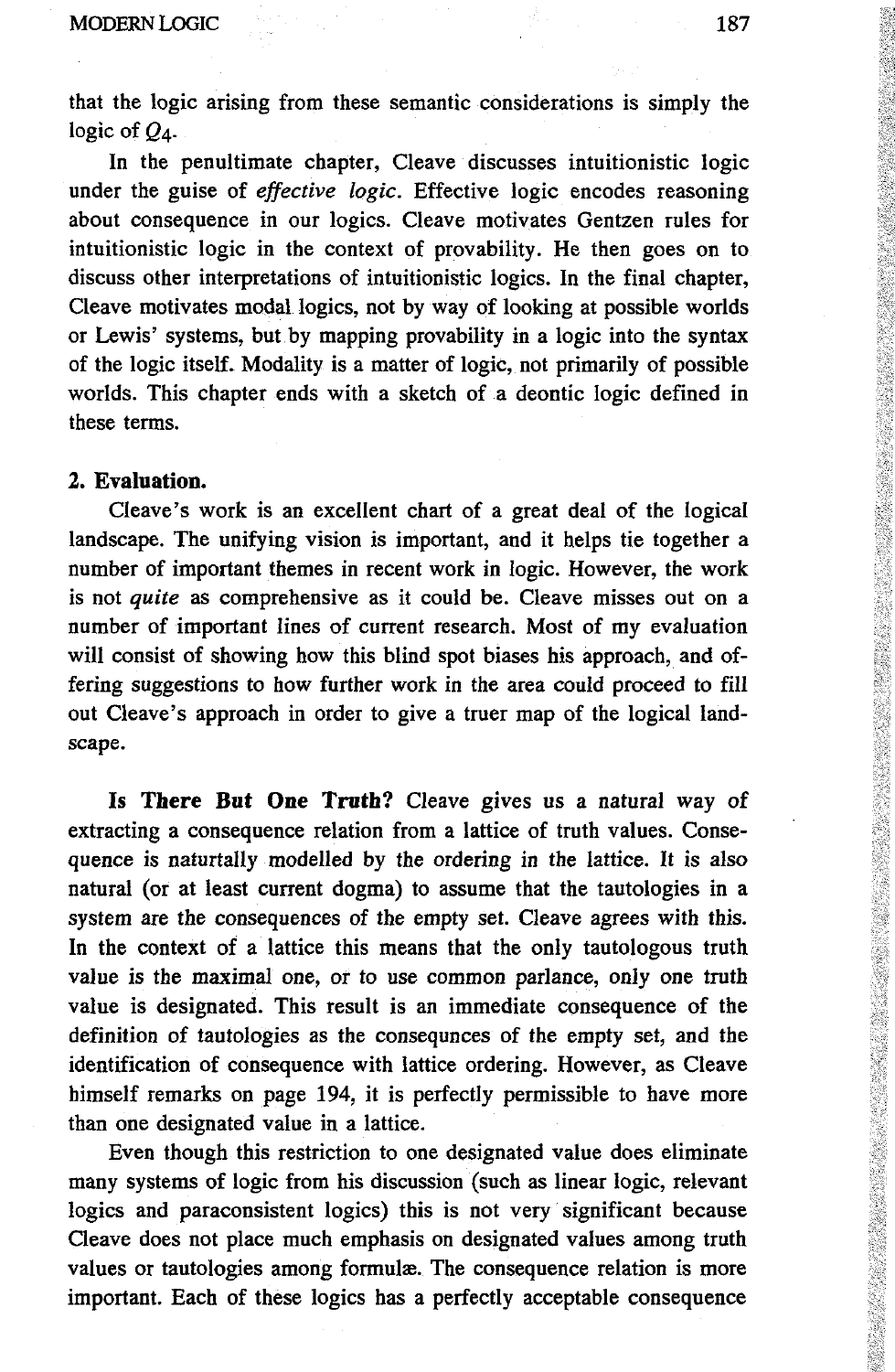relation, modelled by the ordering on its lattice of truth values. If we take tautologies to be consequences of the empty set, then these logics have no tautologies: but as Cleave rightly points out, a logic is determined by its consequence relation, not by its tautologies.

However, this tacit dogma of 'only one true truth value' seems to blind Cleave to other possibilities for interpreting logics. For example, he discusses  $O_4$  in some detail. Those who work in relevant logic will recognice this as the extensional fragment of the logic BN4 (Bel77, MGB84, Sla91) though Cleave never mentions any of these references. The difficulty Cleave has with interpreting  $Q_4$  comes with the notion of *refinement.* Logics like  $N_3$  can be equipped with an ordering of refinement on truth values which can be interpreted as the gaining of information. In  $N_3$ , *n* refines to either 0 or 1. Something that is neuter can become either false or true as more information comes in, but once there, it will never return to being neuter. Cleave takes it that the natural refinement on  $Q_4$  has n and m both refining to 0 and 1. Both n and *m* are to be thought of as 'neuter' truth values which can be resolved to one of the classical values as information comes in (page 265). Then Cleave notes that this is not an acceptable definition because refine ment is not preserved over the connectives. For example,  $n \vee m = 1$ ; but we may have *n* and *m* both refining to 0, in which case the disjunction also changes to 0. However, a definite truth ought not be refined to a falsehood as information comes in. Cleave takes this to be a problem, and one to which he has no solution.

There *is* a readily available solution, and it has been in the litera ture for quite some time (Dun76, Bel77, Fit91, and many others). There is only one neuter value, *n.* The other value *m,* is the *maximum* of the refinement ordering. Both 0 and 1 can refine to *m* as yet more infor mation comes in. Given this refinement ordering, all of the connectives behave as they ought, just as in the three-valued case. Unfortunately, Cleave does not consider this possibility. One reason may be that this approach only makes sense when *m* is another designated value. If refinement is the addition of information, *m* must be both true and false, so it is at least true, and so, designated.

The lattice *Q4* with this interpretation has an obvious model in the logic of inexact classes. Cleave has already shown us that inexact classes lead to  $N<sub>3</sub>$  when we allow extensions and anti-extensions of classes to be mutually exclusive but not necessarily inclusive, as often happens with predicates. However, this is asymmetric. It is quite possi ble for extensions and anti-extensions to be neither inclusive nor *exclusive.* Perhaps there are problem cases for predicates that manage to fall both into the extension and the anti-extension of a predicate. (If we have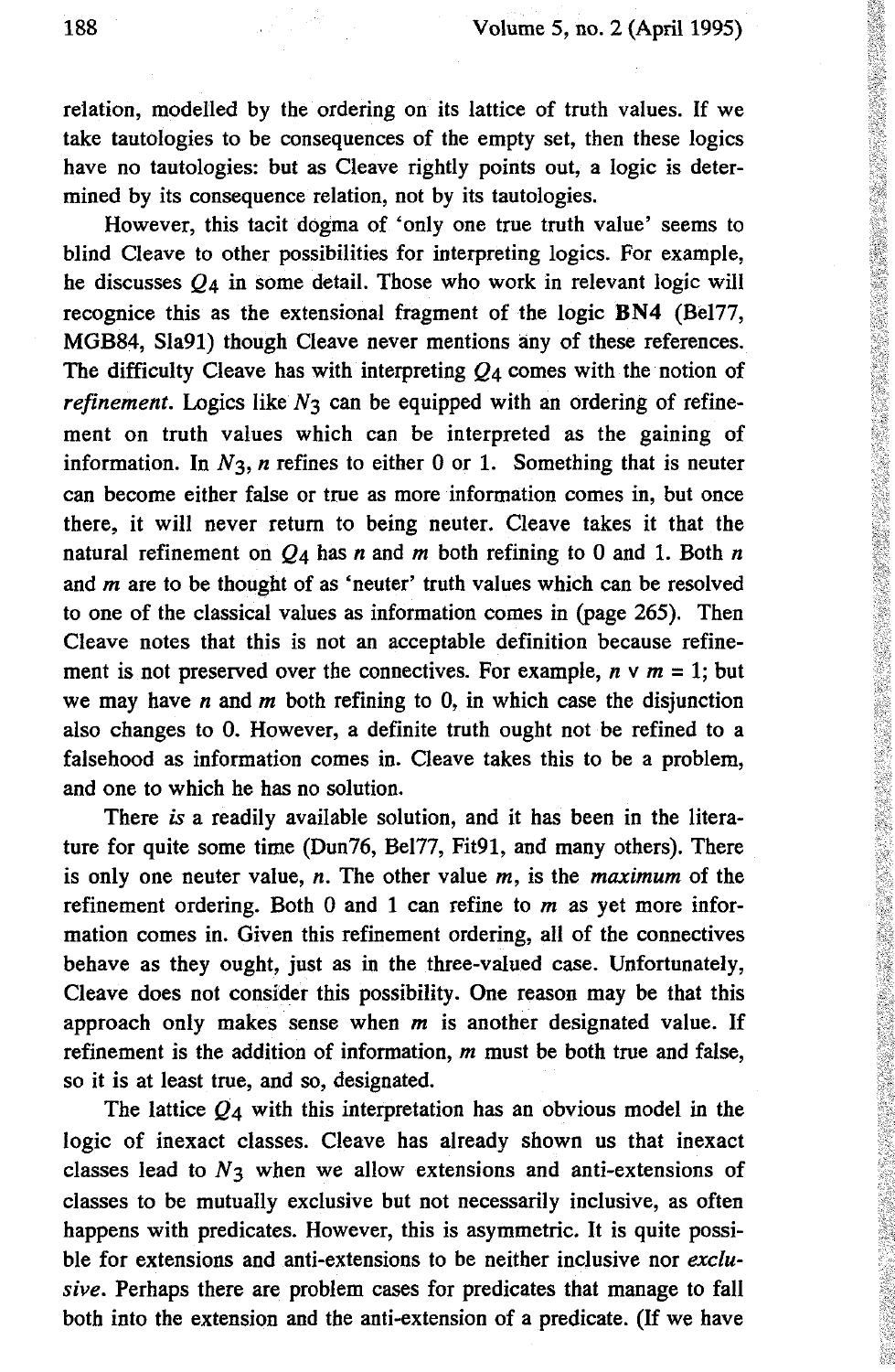two independent tests, one for membership, and another for non membership of some class, it is just as possible that something will manage to pass both tests as something failing both tests.) Given this situation, the natural logic is  $Q_4$ , with values interpreted as being true, false, neither and *both.* This is one way that Cleave's approach can be broadened.

**Where are the Conditionals?** Cleave reminds us that logic is about "consequence. But it is one thing to be consequence oriented instead of being tautology oriented, and it is another to encode consequence into the language itself by way of conditionals. And surprisingly, for one who takes consequence to be central, conditionals do not feature greatly in Cleave's work. They appear in the section on connectives and consequence operators, but they disappear from scene in the section on QBAs. Admittedly, they are of little importance for the results Cleave intends to cover, but they are a source of much interest in themselves. If consequence is the heart of logic, then conditionals — the object lan guage renderings of consequence — are vital. For example, each of Lukasiewicz's logics is a normal QBA. Their  $\langle \wedge, \vee, - \rangle$  fragments are identical; Cleave has shown that they are all subdirect powers of the three valued logic  $N_3$  (page 243), so no matter how large they are, they add no extra logical structure over and above the three-valued algebra. This result disappears once conditionals are added. The logics with con ditionals are much richer and more varied than those without.

One way that this richness is exhibited is to observe that Lukasie wicz's conditionals don't qualify as conditionals in Cleave's account of Chapter 4. There it is required that for  $\rightarrow$  to be a conditional, we must have  $B \in C_n(\{A, A \rightarrow B\})$ . The conditionals in Lukasiewicz's logics do not satisfy this (for example,  $0 \notin C_n({n, n \rightarrow 0}) = {n, 1}$ ), but they nonetheless are genuine conditionals. More work has to be done to fit these into the general work on consequence.

**Relevance.** In the section on relevance, Cleave admits that he has little time for the work done by Anderson and Belnap. He argues that their systems 'certainly have no relevance to mathematics' (page 286). There is a kernel of truth behind this strong claim. Current mathematical practice pays little attention to matters of relevance. However, this doesn't mean that relevance is irrelevant to mathematics. Meyer has shown that there are arithmetics formulated in relevant logics that both prove as much as classical arithmetic, yet have finite non-triviality proofs (MM84). This seems enough to secure the claim that these logics are at least of some relevance to mathematics.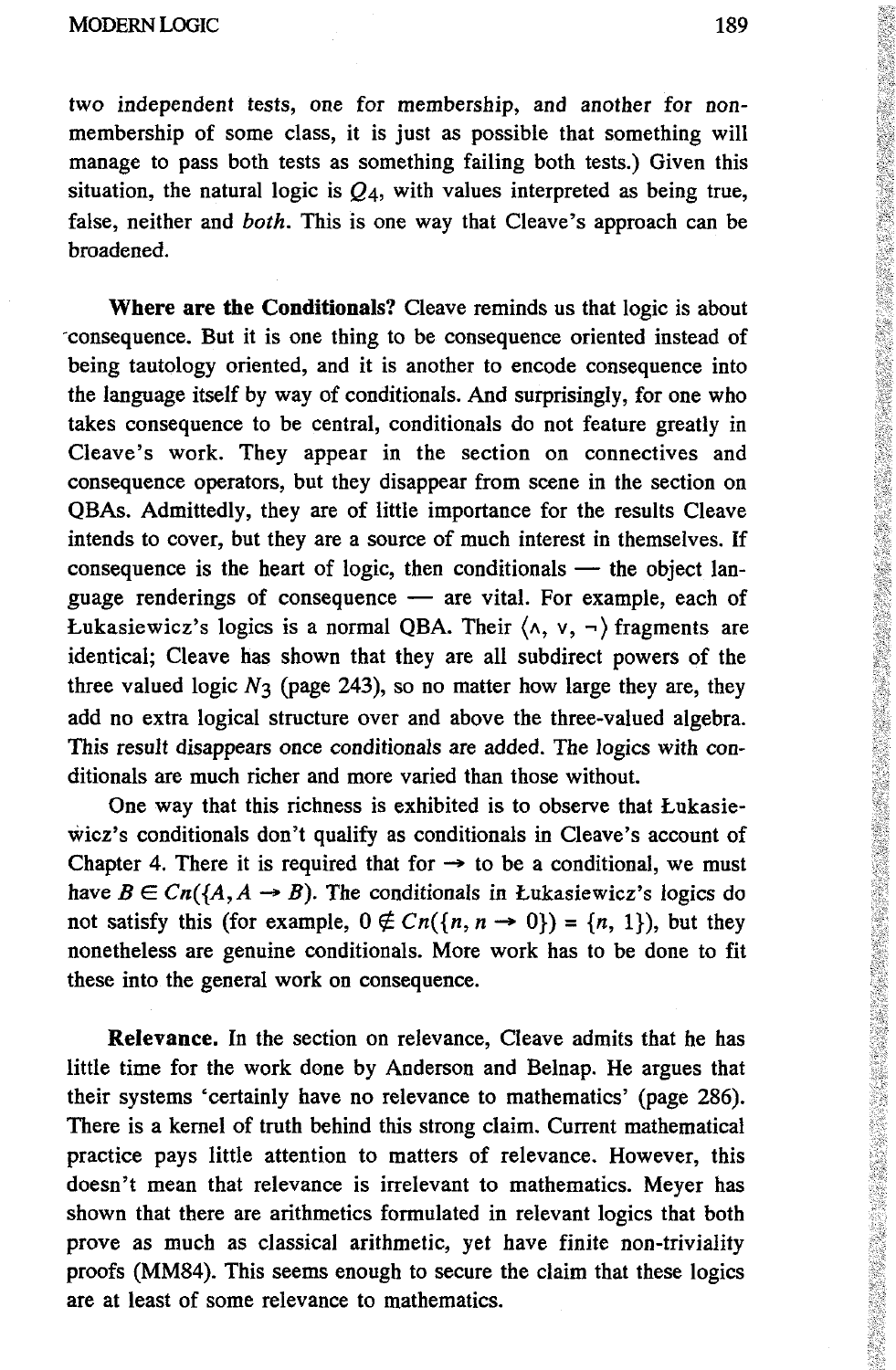Cleave also states that relevant logics lack concrete applications (page 286). This depends on how far you look. A simple search shows that some applications are: reasoning under inconsistent information, characterising relevant properties of objects, and many others (Bel77, Dun87, Sla91). In addition, relevant logics are a part of the whole family of substructural *logics* which include linear logic (much used by computer scientists) the Lambek calculus (with applications to theoretical linguistics) and others. The area is full of applications.

Cleave argues that work in relevant logics suffers from being based on a proof-theoretic or axiomatic approach rather than semantics. Taking this to apply to the history of the formulation of relevant logics, this is true. But this is also true of the early history of most other systems, such as intuitionistic logic and modal logics. Adequate semantic structures of relevant logics have been found (Fin74, RM73) and these turn out to have understandable interpretations. Cleave's only references to the relevant literature are an early Anderson and Belnap paper, and *Entailment* volume 1; these contain little work on semantics.

Most ironic is that the little work Cleave does on the semantics of relevance (in terms of distinct subject matters for propositions) is yet another motivation for Anderson and Belnap's work. Cleave shows that the natural semantically motivated logic of relevance is modelled by the QBA  $Q_4$ . The resulting logic is Anderson and Belnap's first-degree entailment; not the logic that results from any of Cleave's syntactic considerations from earlier in that chapter. The only difference between Cleave's work here and Anderson and Belnap's is that the latter went on to consider what ought to happen when a relevant conditional is added to the language of the logic. This is an issue that Cleave doesn't consider. So, Cleave's approach is much closer to the work of Anderson and Belnap than he realises.

**Is Effective logic really Constructive?** The section on effective logic displays what seems to be an inconsistency in methodology. Cleave rightly takes issue at a purely 'postulational' approach to logical theorising. Presumably the problem is with simply starting with what we take to be plausible axioms and then simply working from there, with no heed to semantics. Cleave is right; working just like this is problematic. Even granting that we have a firm grip on particular truths or valid inferences, unless we have a semantic structure associated with the logic, we have no general way to show that an inference is invalid.

It seems that Cleave's section on effective logic fails on just this point. Cleave motivates each of the Gentzen rules for intuitionistic logic for his system of effective logic. He mentions that the proof theory ought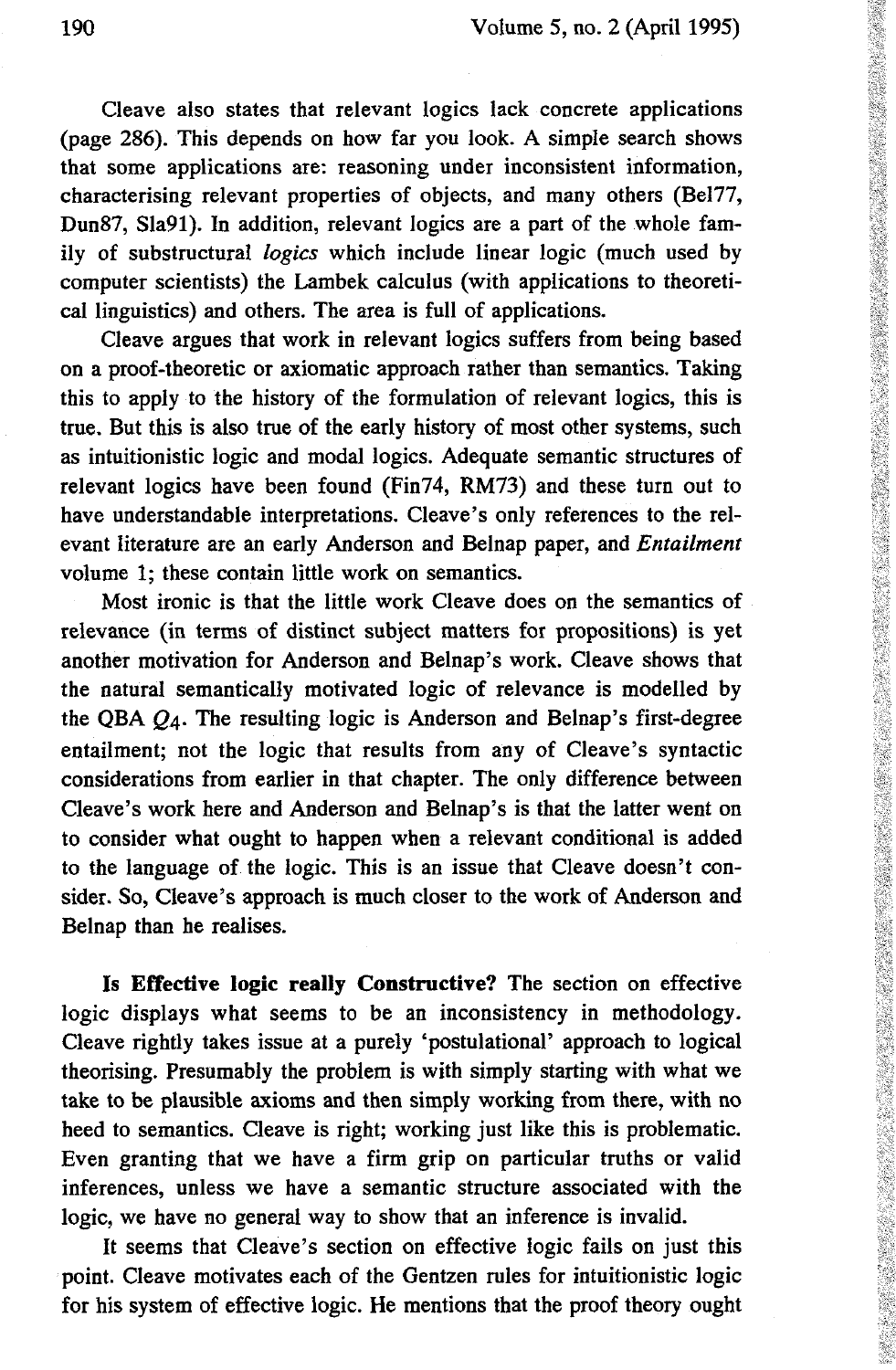to be a single-consequent Gentzen system because it models the consequence relation, which he takes to be naturally understood as a set to formula relation. But this is not enough. It is just as possible to construe consequence as a set to set relation, in which case the resulting effective logic will be classical (recall the difference between Gentzen formulations for intuitionistic and classical logic). Why choose one over another? Do they axiomatise different notions? This is not discussed, yet it is an important problem. It seems that there is no principled way of privileging set-formula consequence over set-set consequence, and if this is done, our effective logic will look decidedly classical. It seems that the way to deflect such an approach must involve explaining why intuitionistic non-theorems such as Peirce's law and excluded middle ought to fail on this interpretation. Ideally, this will be by way of appeal to a related semantic structure such as the Kripke semantics for intuitionistic logic. However, this is not done.

**Matters of Style.** The reader may get the impression that the production of the book was rushed. There are far too many typographical errors, and beyond this, there are a number of significant mistakes in content. For example the proof of Theorem 2.6 is incorrect as it stands (though the theorem is true nonetheless) and at times, new concepts are used before they are defined, if they are defined at all. Readers should not have to search through the earlier pages of a book to see where new notation is defined.

Finally, the prospective reader ought to be aware that Cleave's exposition is somewhat terse. For example, Theorem 6.19 tells us that if a lattice is finite, then the predicate logic based on that logic is compact. In this section, the theorem is proved, and we then go on to a new topic. We are not told whether this is the best result possible, or whether there are counterexamples to compactness in the infinite case. (There is a counterexample in the infinite case: Lukasiewicz's infinitely valued predicate logic is not compact.) Having such examples would increase the reader's understanding but at the cost of more pages. Cleave has consistently chosen the course of fewer pages. This is not a problem in itself, provided the reader is prepared to do the extra work.

This book is in the series of Oxford Logic Guides, and as expected from Oxford, the book is rich in content and well worth having for logicians of many stripes. Keeping in mind that some of the approaches are not quite as general as we might wish to have, this books is useful for anyone wanting to broaden their horizons of systems of logic, and to obtain useful formal tools for studying these logics.